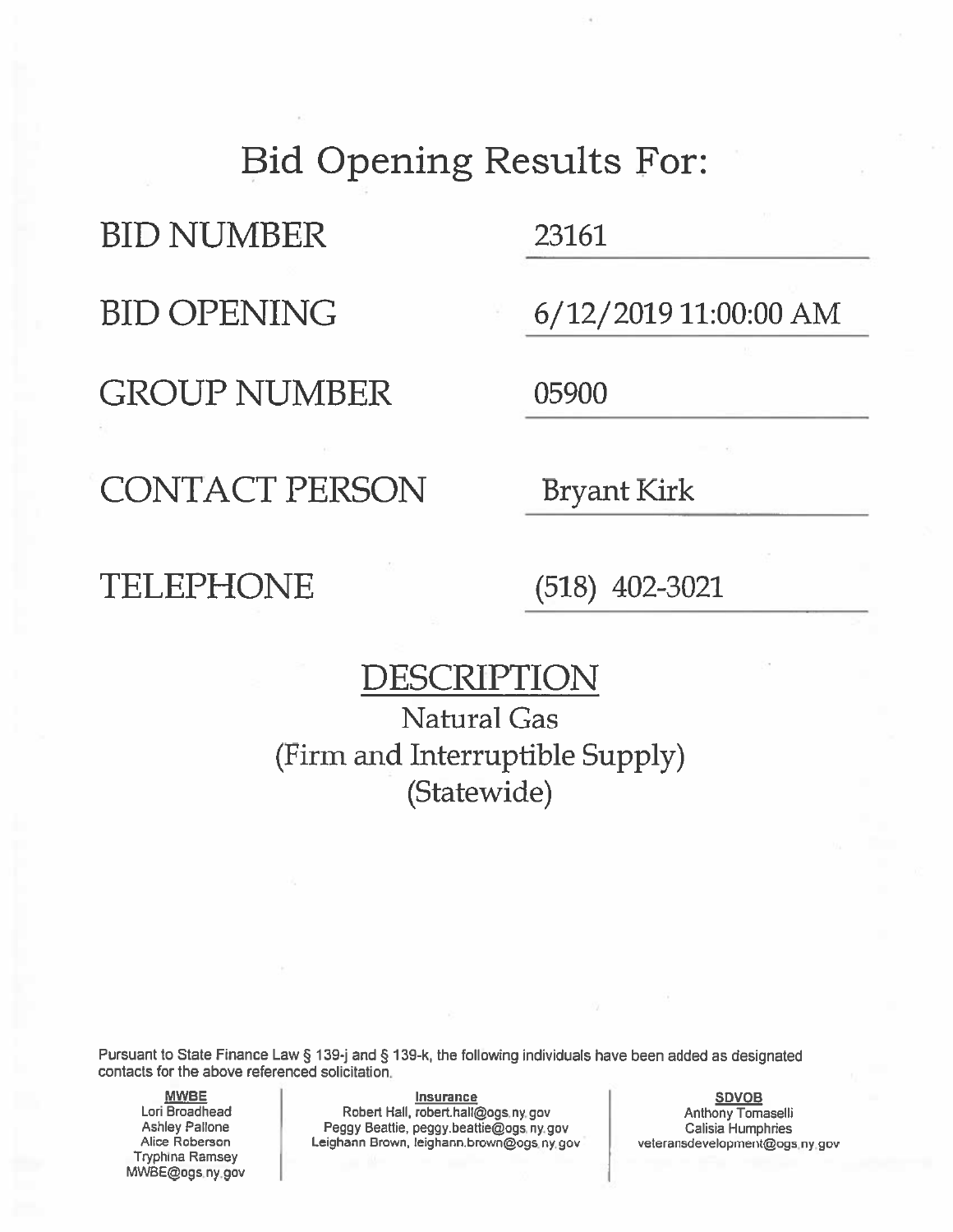

Coming Tower, Empire State Plaza, Albany, NY 12242 | https://ogs.ny.gov/procurement | customer.services@ogs.ny.gov | 518-474-6717

| <b>BID OPENING</b><br>DATE: 6/12/2019                                                                                                                                                                                                                                                       | TITLE: Group 05900 - NATURAL GAS (Firm and<br>Interruptible Supply) (Statewide)                                                                                          |  |  |  |  |  |
|---------------------------------------------------------------------------------------------------------------------------------------------------------------------------------------------------------------------------------------------------------------------------------------------|--------------------------------------------------------------------------------------------------------------------------------------------------------------------------|--|--|--|--|--|
| TIME:<br>11:00 A.M. EST<br><b>INVITATION FOR BIDS NUMBER: 23161</b>                                                                                                                                                                                                                         | <b>Classification Codes: 15 Utilities</b>                                                                                                                                |  |  |  |  |  |
| <b>CONTRACT PERIOD:</b><br>September 1, 2019 - August 31, 2021                                                                                                                                                                                                                              |                                                                                                                                                                          |  |  |  |  |  |
| <b>DESIGNATED CONTACTS: In accordance with the Procurement Lobbying Law [State Finance Law</b><br>§ 139-j(2)(a)], the following individuals are the Designated Contacts for this Solicitation.<br>All questions relating to this Solicitation must be addressed to the Designated Contacts. |                                                                                                                                                                          |  |  |  |  |  |
|                                                                                                                                                                                                                                                                                             | Email Address: OGS.sm.PS_CM_FleetFuelRoads@ogs.hy.gov                                                                                                                    |  |  |  |  |  |
| <b>Bryant Kirk</b><br><b>Contract Management Specialist 2</b><br>Telephone No. (518) 402-3021                                                                                                                                                                                               | Daniel DeBerardinis, CPPB<br><b>Team Leader</b><br>Telephone No. (518) 473-7011                                                                                          |  |  |  |  |  |
| <b>Bidder's Federal Tax Identification Number:</b><br>(Do Not Use Social Security Number)<br>582209516<br><b>Legal Business Name of Company Bidding:</b>                                                                                                                                    | <b>NYS Vendor Identification Number:</b><br>(See New York State Vendor File Registration Clause)<br><u>1000041068</u>                                                    |  |  |  |  |  |
| <u>Colonial</u><br>D/B/A - Doing Business As (if applicable):                                                                                                                                                                                                                               | $E/erq-1$<br>$\bot$ nc                                                                                                                                                   |  |  |  |  |  |
| <b>Street</b><br>City<br>3975<br>TION<br>Fair Ridge Or.<br>Fairfat                                                                                                                                                                                                                          | <b>State</b><br>County<br><b>Zip Code</b><br>VA<br>Fairfax<br>22033                                                                                                      |  |  |  |  |  |
| E-mail Address:<br>E-mail Address:<br>darn it e colonialene rey com                                                                                                                                                                                                                         | Company Web Site:                                                                                                                                                        |  |  |  |  |  |
| <b>NYS Small Business</b><br>Service Disabled Veteran<br>l 1<br># Employees<br><b>Owned Business</b>                                                                                                                                                                                        | If applicable, place an "x" in the appropriate box(es) (check all that apply)<br><b>NYS Minority Owned</b><br>Ħ<br>NYS Women Owned<br><b>Business</b><br><b>Business</b> |  |  |  |  |  |
| If you are not bidding, place an "x" in the box and return this page only.<br>WE ARE NOT BIDDING AT THIS TIME BECAUSE:                                                                                                                                                                      |                                                                                                                                                                          |  |  |  |  |  |
| <b>LITERATURE</b><br>LETTER <b>FT</b><br><b>FLASH DRIVE AT</b><br>PURC. MEMO □<br>CD/DVD.<br>SDHC CARD [                                                                                                                                                                                    | FOR PROCUREMENT SERVICES USE ONLY<br>OTHER □<br># of Binders/Packages:<br>Documented by:                                                                                 |  |  |  |  |  |
|                                                                                                                                                                                                                                                                                             | $y \sim$                                                                                                                                                                 |  |  |  |  |  |
|                                                                                                                                                                                                                                                                                             |                                                                                                                                                                          |  |  |  |  |  |
|                                                                                                                                                                                                                                                                                             |                                                                                                                                                                          |  |  |  |  |  |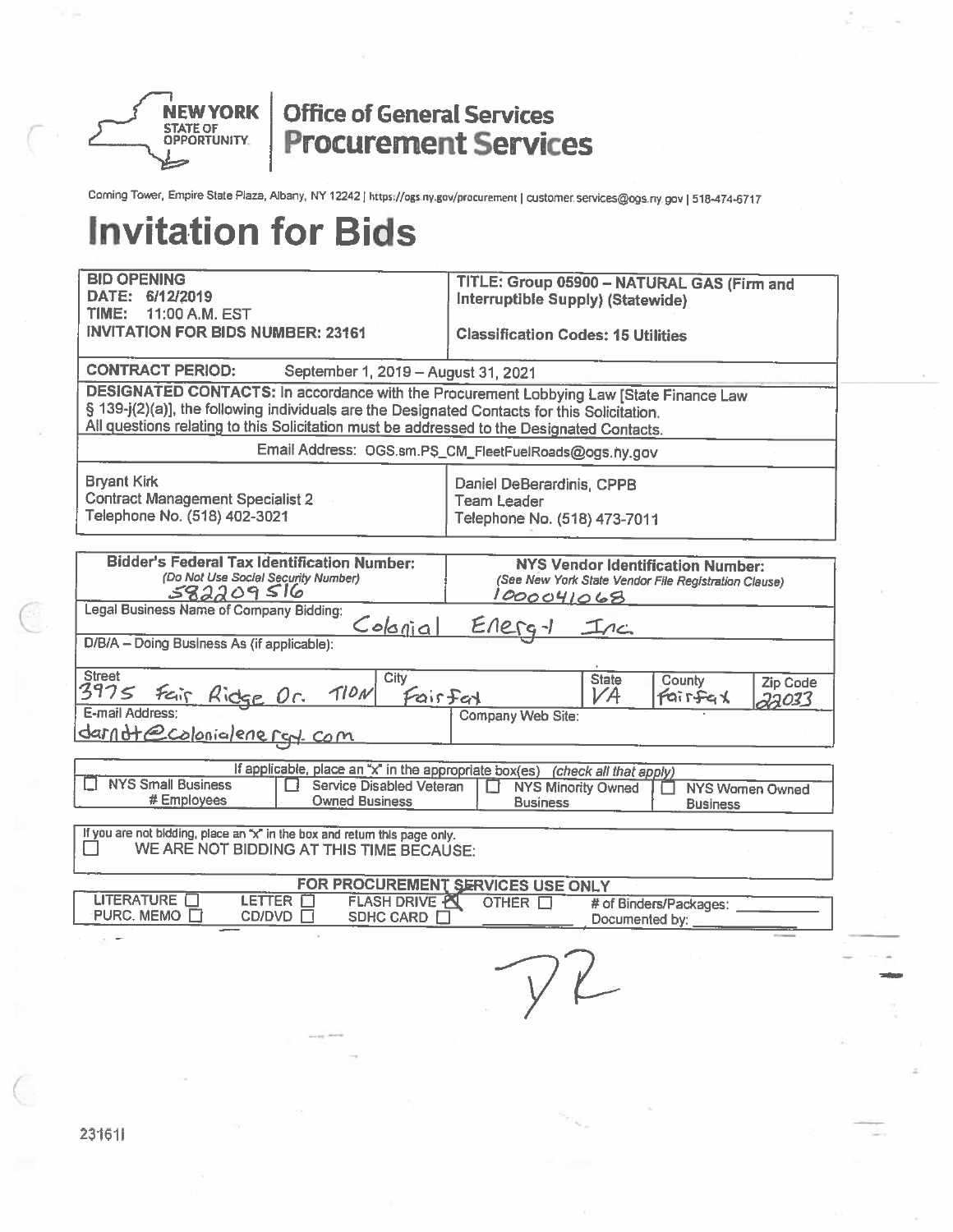

Corning Tower, Empire State Plaza, Albany, NY 12242 | https://ogs.ny.gov/procurement | customer.services@ogs.ny.gov | 518-474-6717

| <b>BID OPENING</b>                                                                                                     | TITLE: Group 05900 - NATURAL GAS (Firm and                                    |  |  |  |  |
|------------------------------------------------------------------------------------------------------------------------|-------------------------------------------------------------------------------|--|--|--|--|
| DATE: 6/12/2019<br>TIME:                                                                                               | <b>Interruptible Supply) (Statewide)</b>                                      |  |  |  |  |
| 11:00 A.M. EST<br><b>INVITATION FOR BIDS NUMBER: 23161</b>                                                             |                                                                               |  |  |  |  |
|                                                                                                                        | <b>Classification Codes: 15 Utilities</b>                                     |  |  |  |  |
| <b>CONTRACT PERIOD:</b><br>September 1, 2019 - August 31, 2021                                                         |                                                                               |  |  |  |  |
| <b>DESIGNATED CONTACTS: In accordance with the Procurement Lobbying Law [State Finance Law</b>                         |                                                                               |  |  |  |  |
| § 139-j(2)(a)], the following individuals are the Designated Contacts for this Solicitation.                           |                                                                               |  |  |  |  |
| All questions relating to this Solicitation must be addressed to the Designated Contacts.                              |                                                                               |  |  |  |  |
|                                                                                                                        | Email Address: OGS.sm.PS_CM_FleetFuelRoads@ogs.ny.gov                         |  |  |  |  |
| <b>Bryant Kirk</b>                                                                                                     | Daniel DeBerardinis, CPPB                                                     |  |  |  |  |
| <b>Contract Management Specialist 2</b>                                                                                | Team Leader                                                                   |  |  |  |  |
| Telephone No. (518) 402-3021                                                                                           | Telephone No. (518) 473-7011                                                  |  |  |  |  |
|                                                                                                                        |                                                                               |  |  |  |  |
| <b>Bidder's Federal Tax Identification Number:</b>                                                                     | <b>NYS Vendor Identification Number:</b>                                      |  |  |  |  |
| (Do Not Use Social Security Number)<br>80-0909818                                                                      | (See New York State Vendor File Registration Clause)<br>1100124613            |  |  |  |  |
| Legal Business Name of Company Bidding:                                                                                |                                                                               |  |  |  |  |
| <b>Direct Energy Business Marketing, LLC</b>                                                                           |                                                                               |  |  |  |  |
| D/B/A - Doing Business As (if applicable):                                                                             |                                                                               |  |  |  |  |
| <b>Street</b><br>City                                                                                                  | <b>State</b><br>County<br>Zip Code                                            |  |  |  |  |
| 194 Wood Avenue, 2nd floor<br>Iselîn.                                                                                  | NJ<br><b>Middlesex</b><br>08830                                               |  |  |  |  |
| E-mail Address:                                                                                                        | Company Web Site:                                                             |  |  |  |  |
| bidsales@directenergy.com                                                                                              | https://business.directenergy.com                                             |  |  |  |  |
|                                                                                                                        | If applicable, place an "x" in the appropriate box(es) (check all that apply) |  |  |  |  |
| <b>NYS Small Business</b><br>Service Disabled Veteran<br>$\Box$                                                        | <b>NYS Minority Owned</b><br>П<br><b>NYS Women Owned</b>                      |  |  |  |  |
| # Employees<br><b>Owned Business</b>                                                                                   | <b>Business</b><br><b>Business</b>                                            |  |  |  |  |
|                                                                                                                        |                                                                               |  |  |  |  |
| If you are not bidding, place an "x" in the box and return this page only.<br>WE ARE NOT BIDDING AT THIS TIME BECAUSE: |                                                                               |  |  |  |  |
|                                                                                                                        |                                                                               |  |  |  |  |
| <b>LITERATURE</b><br>LETTER $\Box$<br><b>FLASH DRIVE DE</b>                                                            | FOR PROCUREMENT SERVICES USE ONLY<br>OTHER <b>N</b><br># of Binders/Packages: |  |  |  |  |
| PURC. MEMO □<br>CD/DVD □<br>SDHC CARD E                                                                                | Documented by:                                                                |  |  |  |  |
|                                                                                                                        |                                                                               |  |  |  |  |
|                                                                                                                        |                                                                               |  |  |  |  |
|                                                                                                                        |                                                                               |  |  |  |  |
|                                                                                                                        |                                                                               |  |  |  |  |
|                                                                                                                        |                                                                               |  |  |  |  |
|                                                                                                                        |                                                                               |  |  |  |  |
|                                                                                                                        |                                                                               |  |  |  |  |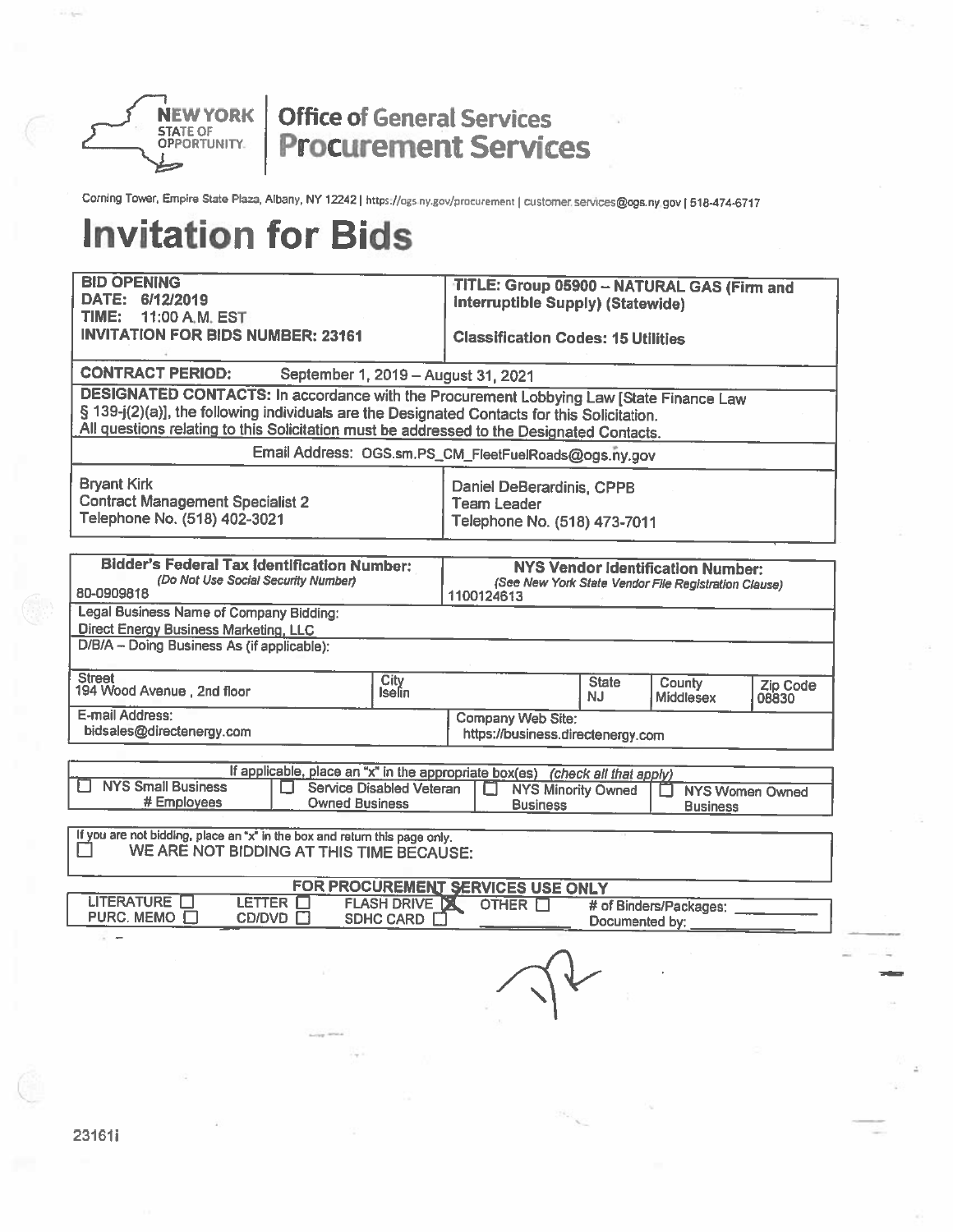Orzinels



Coming Tower, Empire State Plaza, Albany, NY 12242 | https://ogs.ny.gov/procurement | customer services@ogs ny gov | 518-474-6717

| <b>BID OPENING</b><br>DATE: 6/12/2019                                                                                                                                                                                                                                                | TITLE: Group 05900 - NATURAL GAS (Firm and<br>Interruptible Supply) (Statewide)                      |  |  |  |  |
|--------------------------------------------------------------------------------------------------------------------------------------------------------------------------------------------------------------------------------------------------------------------------------------|------------------------------------------------------------------------------------------------------|--|--|--|--|
| TIME:<br>11:00 A.M. EST<br><b>INVITATION FOR BIDS NUMBER: 23161</b>                                                                                                                                                                                                                  | <b>Classification Codes: 15 Utilities</b>                                                            |  |  |  |  |
| <b>CONTRACT PERIOD:</b><br>September 1, 2019 - August 31, 2021                                                                                                                                                                                                                       |                                                                                                      |  |  |  |  |
| DESIGNATED CONTACTS: In accordance with the Procurement Lobbying Law [State Finance Law<br>§ 139-j(2)(a)], the following individuals are the Designated Contacts for this Solicitation.<br>All questions relating to this Solicitation must be addressed to the Designated Contacts. |                                                                                                      |  |  |  |  |
|                                                                                                                                                                                                                                                                                      | Email Address: OGS.sm.PS_CM_FleetFuelRoads@ogs.ny.gov                                                |  |  |  |  |
| <b>Bryant Kirk</b><br><b>Contract Management Specialist 2</b><br>Telephone No. (518) 402-3021                                                                                                                                                                                        | Daniel DeBerardinis, CPPB<br>Team Leader<br>Telephone No. (518) 473-7011                             |  |  |  |  |
| <b>Bidder's Federal Tax Identification Number:</b><br>51-0669436                                                                                                                                                                                                                     | <b>NYS Vendor Identification Number:</b><br>1100023626                                               |  |  |  |  |
| Legal Business Name of Company Bidding: East Coast Power & Gas, LLC                                                                                                                                                                                                                  |                                                                                                      |  |  |  |  |
| D/B/A - Doing Business As (if applicable):                                                                                                                                                                                                                                           |                                                                                                      |  |  |  |  |
| Street: 340 Jackson Avenue<br>City: Bronx                                                                                                                                                                                                                                            | State: NY<br>County: Bronx<br>Zip Code:                                                              |  |  |  |  |
| E-mail Address: trodormer@ecpg.com                                                                                                                                                                                                                                                   | 10454<br>Company Web Site: www.ecpowerandgas.com                                                     |  |  |  |  |
|                                                                                                                                                                                                                                                                                      | If applicable, place an "x" in the appropriate box(es) (check all that apply)                        |  |  |  |  |
| NYS Small Business<br>Service Disabled Veteran<br># Employees<br><b>Owned Business</b>                                                                                                                                                                                               | П<br><b>NYS Minority Owned</b><br><b>NYS Women Owned</b><br>LΙ<br><b>Business</b><br><b>Business</b> |  |  |  |  |
| If you are not bidding, place an "x" in the box and return this page only.<br>WE ARE NOT BIDDING AT THIS TIME BECAUSE:                                                                                                                                                               |                                                                                                      |  |  |  |  |
| LITERATURE O                                                                                                                                                                                                                                                                         | FOR PROCUREMENT SERVICES USE ONLY                                                                    |  |  |  |  |
| LETTER <sub>I</sub><br><b>FLASH DRIVE X</b><br>PURC. MEMO □<br>CD/DVD O<br>SDHC CARD [                                                                                                                                                                                               | OTHER <sub>[1]</sub><br># of Binders/Packages:<br>Documented by:                                     |  |  |  |  |
|                                                                                                                                                                                                                                                                                      |                                                                                                      |  |  |  |  |
|                                                                                                                                                                                                                                                                                      |                                                                                                      |  |  |  |  |
|                                                                                                                                                                                                                                                                                      |                                                                                                      |  |  |  |  |
|                                                                                                                                                                                                                                                                                      |                                                                                                      |  |  |  |  |
|                                                                                                                                                                                                                                                                                      |                                                                                                      |  |  |  |  |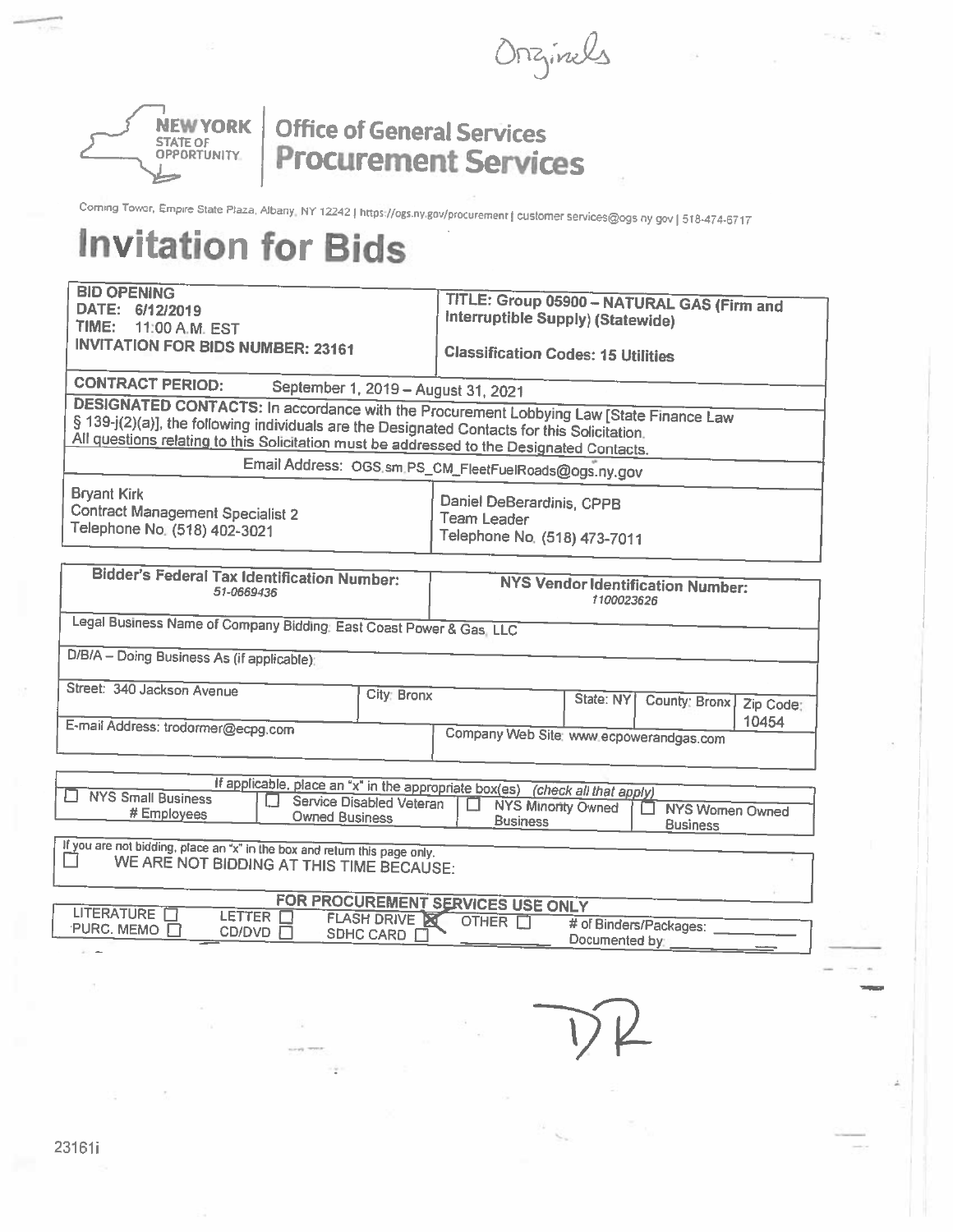

Corning Tower, Empire State Plaza, Albany, NY 12242 | https://ogs.ny.gov/procurement | customer.services@ogs.ny.gov | 518-474-6717

# **Invitation for Bids**

| <b>BID OPENING</b><br>DATE: 6/12/2019                                                                                                                                                                                                                                                | TITLE: Group 05900 - NATURAL GAS (Firm and<br><b>Interruptible Supply) (Statewide)</b>                                                                                                   |  |  |  |  |
|--------------------------------------------------------------------------------------------------------------------------------------------------------------------------------------------------------------------------------------------------------------------------------------|------------------------------------------------------------------------------------------------------------------------------------------------------------------------------------------|--|--|--|--|
| TIME:<br>11:00 A.M. EST<br><b>INVITATION FOR BIDS NUMBER: 23161</b>                                                                                                                                                                                                                  | <b>Classification Codes: 15 Utilities</b>                                                                                                                                                |  |  |  |  |
| <b>CONTRACT PERIOD:</b><br>September 1, 2019 - August 31, 2021                                                                                                                                                                                                                       |                                                                                                                                                                                          |  |  |  |  |
| DESIGNATED CONTACTS: In accordance with the Procurement Lobbying Law [State Finance Law<br>§ 139-j(2)(a)], the following individuals are the Designated Contacts for this Solicitation.<br>All questions relating to this Solicitation must be addressed to the Designated Contacts. |                                                                                                                                                                                          |  |  |  |  |
|                                                                                                                                                                                                                                                                                      | Email Address: OGS.sm.PS_CM_FleetFuelRoads@ogs.ny.gov                                                                                                                                    |  |  |  |  |
| <b>Bryant Kirk</b><br><b>Contract Management Specialist 2</b><br>Telephone No. (518) 402-3021                                                                                                                                                                                        | Daniel DeBerardinis, CPPB<br>Team Leader<br>Telephone No. (518) 473-7011                                                                                                                 |  |  |  |  |
| <b>Bidder's Federal Tax Identification Number:</b><br>(Do Not Use Social Security Number)<br>80050 1054                                                                                                                                                                              | <b>NYS Vendor Identification Number:</b><br>(See New York State Vendor File Registration Clause)<br>1100002428                                                                           |  |  |  |  |
| Legal Business Name of Company Bidding:                                                                                                                                                                                                                                              | Energy Mark, LLC                                                                                                                                                                         |  |  |  |  |
| D/B/A - Doing Business As (if applicable):                                                                                                                                                                                                                                           |                                                                                                                                                                                          |  |  |  |  |
| <b>Street</b>                                                                                                                                                                                                                                                                        | <sup>City</sup> Williamsville<br><b>State</b><br>County<br>Zip Code<br>NY<br>Erie<br>14221                                                                                               |  |  |  |  |
| Street 6653 Main Street Will                                                                                                                                                                                                                                                         | Company Web Site: WWW. CrergymarkllC. Com                                                                                                                                                |  |  |  |  |
|                                                                                                                                                                                                                                                                                      |                                                                                                                                                                                          |  |  |  |  |
| <b>NYS Small Business</b><br>Service Disabled Veteran<br># Employees<br><b>Owned Business</b>                                                                                                                                                                                        | If applicable, place an "x" in the appropriate box(es) (check all that apply)<br><b>NYS Minority Owned</b><br>L L .<br><b>NYS Women Owned</b><br>н<br><b>Business</b><br><b>Business</b> |  |  |  |  |
| If you are not bidding, place an "x" in the box and return this page only.<br>WE ARE NOT BIDDING AT THIS TIME BECAUSE:                                                                                                                                                               |                                                                                                                                                                                          |  |  |  |  |
|                                                                                                                                                                                                                                                                                      | FOR PROCUREMENT SERVICES USE ONLY                                                                                                                                                        |  |  |  |  |
| LITERATURE-O<br>LETTER O<br><b>FLASH DRIVE XX</b><br>PURC. MEMO $\Box$<br>$CD/DVD$ $\Box$<br>SDHC CARD <b>D</b>                                                                                                                                                                      | OTHER <sup>I</sup><br># of Binders/Packages:<br>Documented by:                                                                                                                           |  |  |  |  |
|                                                                                                                                                                                                                                                                                      |                                                                                                                                                                                          |  |  |  |  |
|                                                                                                                                                                                                                                                                                      |                                                                                                                                                                                          |  |  |  |  |
|                                                                                                                                                                                                                                                                                      |                                                                                                                                                                                          |  |  |  |  |

23161i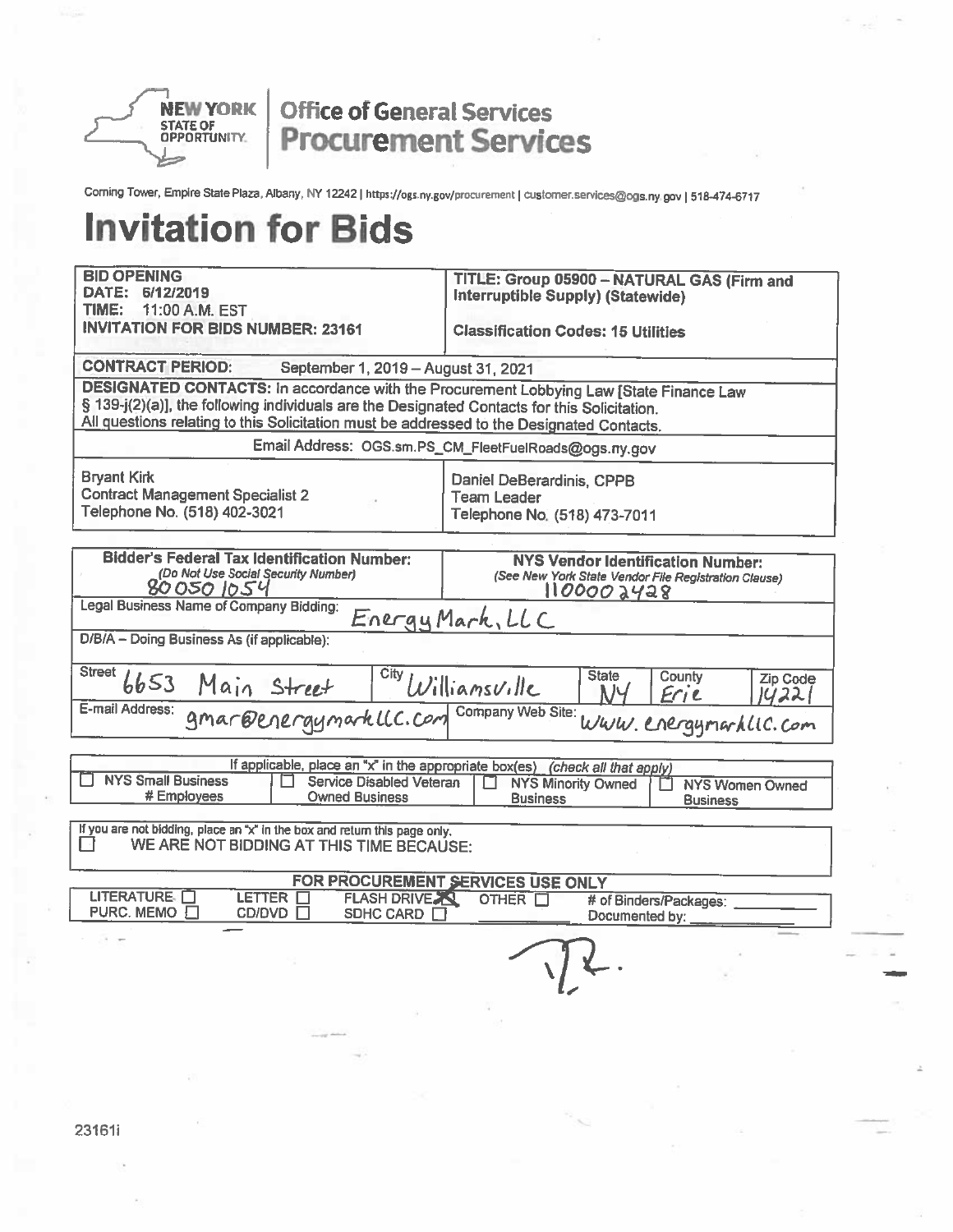

Corning Tower, Empire State Plaza, Albany, NY 12242 | https://ogs.ny.gov/procurement | customer.services@ogs.ny.gov | 518-474-6717

| <b>BID OPENING</b>                                                                                                                                                                        | <b>TITLE: Group 05900 - NATURAL GAS (Firm and</b> |                |                                                      |                 |  |  |  |  |
|-------------------------------------------------------------------------------------------------------------------------------------------------------------------------------------------|---------------------------------------------------|----------------|------------------------------------------------------|-----------------|--|--|--|--|
| DATE: 6/12/2019<br>11:00 A.M. EST<br>TIME:                                                                                                                                                | Interruptible Supply) (Statewide)                 |                |                                                      |                 |  |  |  |  |
| <b>INVITATION FOR BIDS NUMBER: 23161</b>                                                                                                                                                  | <b>Classification Codes: 15 Utilities</b>         |                |                                                      |                 |  |  |  |  |
|                                                                                                                                                                                           |                                                   |                |                                                      |                 |  |  |  |  |
| September 1, 2019 - August 31, 2021<br><b>CONTRACT PERIOD:</b>                                                                                                                            |                                                   |                |                                                      |                 |  |  |  |  |
| <b>DESIGNATED CONTACTS: In accordance with the Procurement Lobbying Law [State Finance Law</b>                                                                                            |                                                   |                |                                                      |                 |  |  |  |  |
| § 139-j(2)(a)], the following individuals are the Designated Contacts for this Solicitation.<br>All questions relating to this Solicitation must be addressed to the Designated Contacts. |                                                   |                |                                                      |                 |  |  |  |  |
| Email Address: OGS.sm.PS_CM_FleetFuelRoads@ogs.ny.gov                                                                                                                                     |                                                   |                |                                                      |                 |  |  |  |  |
|                                                                                                                                                                                           |                                                   |                |                                                      |                 |  |  |  |  |
| <b>Bryant Kirk</b><br><b>Contract Management Specialist 2</b>                                                                                                                             | Daniel DeBerardinis, CPPB<br><b>Team Leader</b>   |                |                                                      |                 |  |  |  |  |
| Telephone No. (518) 402-3021                                                                                                                                                              | Telephone No. (518) 473-7011                      |                |                                                      |                 |  |  |  |  |
|                                                                                                                                                                                           |                                                   |                |                                                      |                 |  |  |  |  |
| <b>Bidder's Federal Tax Identification Number:</b>                                                                                                                                        |                                                   |                | <b>NYS Vendor Identification Number:</b>             |                 |  |  |  |  |
| (Do Not Use Social Security Number)                                                                                                                                                       |                                                   | 1000047921     | (See New York State Vendor File Registration Clause) |                 |  |  |  |  |
| 16-1352123<br><b>Legal Business Name of Company Bidding:</b>                                                                                                                              |                                                   |                |                                                      |                 |  |  |  |  |
| <b>Empire Natural Gas Corporation</b>                                                                                                                                                     |                                                   |                |                                                      |                 |  |  |  |  |
| D/B/A - Doing Business As (if applicable):<br><b>N/A</b>                                                                                                                                  |                                                   |                |                                                      |                 |  |  |  |  |
| City<br><b>Street</b>                                                                                                                                                                     |                                                   | <b>State</b>   | County                                               | Zip Code        |  |  |  |  |
| Greene<br>173 Airport Rd (Mailing), 172 Airport Rd (Physical)                                                                                                                             |                                                   | <b>NY</b>      | Chenango                                             | 13778           |  |  |  |  |
| E-mail Address:<br>seth@empirenatgas.com                                                                                                                                                  | Company Web Site:<br>www.empirenatgas.com         |                |                                                      |                 |  |  |  |  |
|                                                                                                                                                                                           |                                                   |                |                                                      |                 |  |  |  |  |
| If applicable, place an "x" in the appropriate box(es) (check all that apply)                                                                                                             |                                                   |                |                                                      |                 |  |  |  |  |
| Service Disabled Veteran<br><b>NYS Small Business</b><br>IХ.<br><b>Owned Business</b>                                                                                                     | <b>NYS Minority Owned</b><br>n.<br>LT.            |                |                                                      | NYS Women Owned |  |  |  |  |
| # Employees<br>7.                                                                                                                                                                         | <b>Business</b>                                   |                | <b>Business</b>                                      |                 |  |  |  |  |
| If you are not bidding, place an "x" in the box and return this page only.                                                                                                                |                                                   |                |                                                      |                 |  |  |  |  |
| WE ARE NOT BIDDING AT THIS TIME BECAUSE:                                                                                                                                                  |                                                   |                |                                                      |                 |  |  |  |  |
| FOR PROCUREMENT SERVICES USE ONLY                                                                                                                                                         |                                                   |                |                                                      |                 |  |  |  |  |
| <b>FLASH DRIVE DR</b><br><b>LITERATURE</b><br>LETTER O<br><b>SDHC CARD</b><br>PURC, MEMO □<br>CD/DVD                                                                                      | <b>OTHER FT</b>                                   | Documented by: | # of Binders/Packages:                               |                 |  |  |  |  |
|                                                                                                                                                                                           |                                                   |                |                                                      |                 |  |  |  |  |
|                                                                                                                                                                                           |                                                   |                |                                                      |                 |  |  |  |  |
|                                                                                                                                                                                           |                                                   |                |                                                      |                 |  |  |  |  |
|                                                                                                                                                                                           |                                                   |                |                                                      |                 |  |  |  |  |
|                                                                                                                                                                                           |                                                   |                |                                                      |                 |  |  |  |  |
| along work                                                                                                                                                                                |                                                   |                |                                                      |                 |  |  |  |  |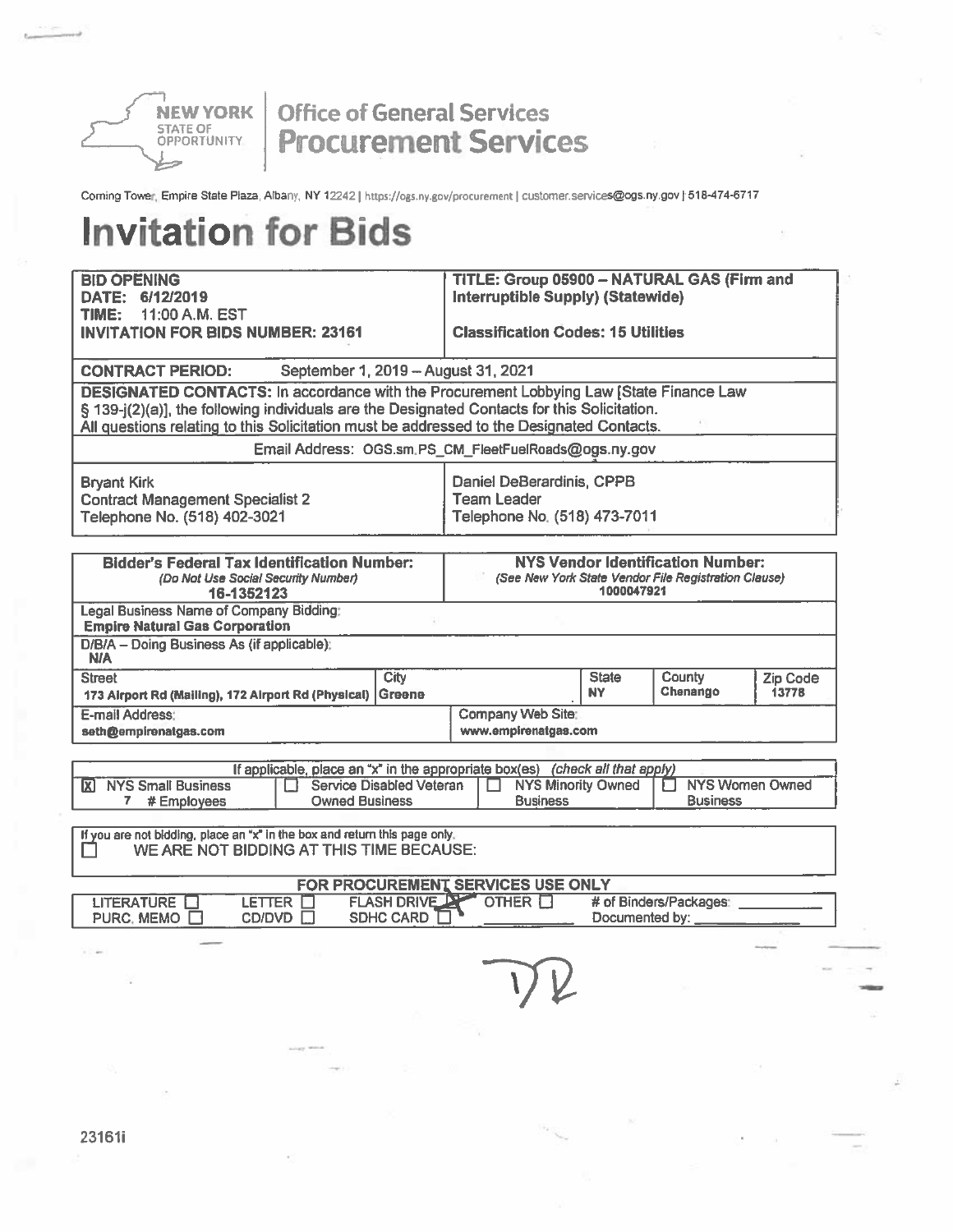

Corning Tower, Empire State Plaza, Albany, NY 12242 | https://ogs.ny.gov/procurement | customer.services@ogs.ny.gov | 518-474-6717

| <b>BID OPENING</b><br>DATE: 6/12/2019                                                                                                                                                                                                                                                | TITLE: Group 05900 - NATURAL GAS (Firm and<br>Interruptible Supply) (Statewide) |                           |                                                                                                  |                   |  |
|--------------------------------------------------------------------------------------------------------------------------------------------------------------------------------------------------------------------------------------------------------------------------------------|---------------------------------------------------------------------------------|---------------------------|--------------------------------------------------------------------------------------------------|-------------------|--|
| 11:00 A.M. EST<br>TIME:<br><b>INVITATION FOR BIDS NUMBER: 23161</b>                                                                                                                                                                                                                  | <b>Classification Codes: 15 Utilities</b>                                       |                           |                                                                                                  |                   |  |
| <b>CONTRACT PERIOD:</b><br>September 1, 2019 - August 31, 2021                                                                                                                                                                                                                       |                                                                                 |                           |                                                                                                  |                   |  |
| DESIGNATED CONTACTS: In accordance with the Procurement Lobbying Law [State Finance Law<br>§ 139-j(2)(a)], the following individuals are the Designated Contacts for this Solicitation.<br>All questions relating to this Solicitation must be addressed to the Designated Contacts. |                                                                                 |                           |                                                                                                  |                   |  |
| Email Address: OGS.sm.PS_CM_FleetFuelRoads@ogs.ny.gov                                                                                                                                                                                                                                |                                                                                 |                           |                                                                                                  |                   |  |
| <b>Bryant Kirk</b><br><b>Contract Management Specialist 2</b><br>Telephone No. (518) 402-3021                                                                                                                                                                                        | Daniel DeBerardinis, CPPB<br><b>Team Leader</b><br>Telephone No. (518) 473-7011 |                           |                                                                                                  |                   |  |
| <b>Bidder's Federal Tax Identification Number:</b><br>(Do Not Use Social Security Number)<br>04-3660432                                                                                                                                                                              | 1100166791                                                                      |                           | <b>NYS Vendor Identification Number:</b><br>(See New York State Vendor File Registration Clause) |                   |  |
| Legal Business Name of Company Bidding:                                                                                                                                                                                                                                              | M&R Energy Resources Corp.                                                      |                           |                                                                                                  |                   |  |
| D/B/A - Doing Business As (if applicable):                                                                                                                                                                                                                                           |                                                                                 |                           |                                                                                                  |                   |  |
| <b>Street</b><br>City<br>339 Blooming Grove Tumpike<br><b>New Windsor</b>                                                                                                                                                                                                            |                                                                                 | <b>State</b><br><b>NY</b> | County<br>Orange                                                                                 | Zip Code<br>12553 |  |
| E-mail Address:<br>mmassimi@mandrenergy.com                                                                                                                                                                                                                                          | Company Web Site:<br>www.mandrenergy.com                                        |                           |                                                                                                  |                   |  |
| If applicable, place an "x" in the appropriate box(es) (check all that apply)                                                                                                                                                                                                        |                                                                                 |                           |                                                                                                  |                   |  |
| <b>NYS Small Business</b><br><b>Service Disabled Veteran</b><br><b>Owned Business</b><br># Employees                                                                                                                                                                                 | <b>NYS Minority Owned</b><br><b>Business</b>                                    |                           | <b>NYS Women Owned</b><br>Business <sup>*</sup>                                                  |                   |  |
| If you are not bidding, place an "x" in the box and return this page only.<br>WE ARE NOT BIDDING AT THIS TIME BECAUSE:                                                                                                                                                               |                                                                                 |                           |                                                                                                  |                   |  |
| FOR PROCUREMENT SERVICES USE ONLY                                                                                                                                                                                                                                                    |                                                                                 |                           |                                                                                                  |                   |  |
| <b>LITERATURE</b><br><b>FLASH DRIVE PT</b><br><b>LETTER</b><br>I 1<br>PURC. MEMO [<br>CD/DVD.<br>SDHC CARD $\Box$                                                                                                                                                                    | OTHER <b>N</b>                                                                  | Documented by:            | # of Binders/Packages:                                                                           |                   |  |
| "M&R Energy has a pending application with the NYS MWBE Certification Division submitted on 8/28/2017.<br>M&R Energy is certified with the Women's Business Enterprise National Council - current certification attached                                                             |                                                                                 |                           |                                                                                                  |                   |  |
|                                                                                                                                                                                                                                                                                      |                                                                                 |                           |                                                                                                  |                   |  |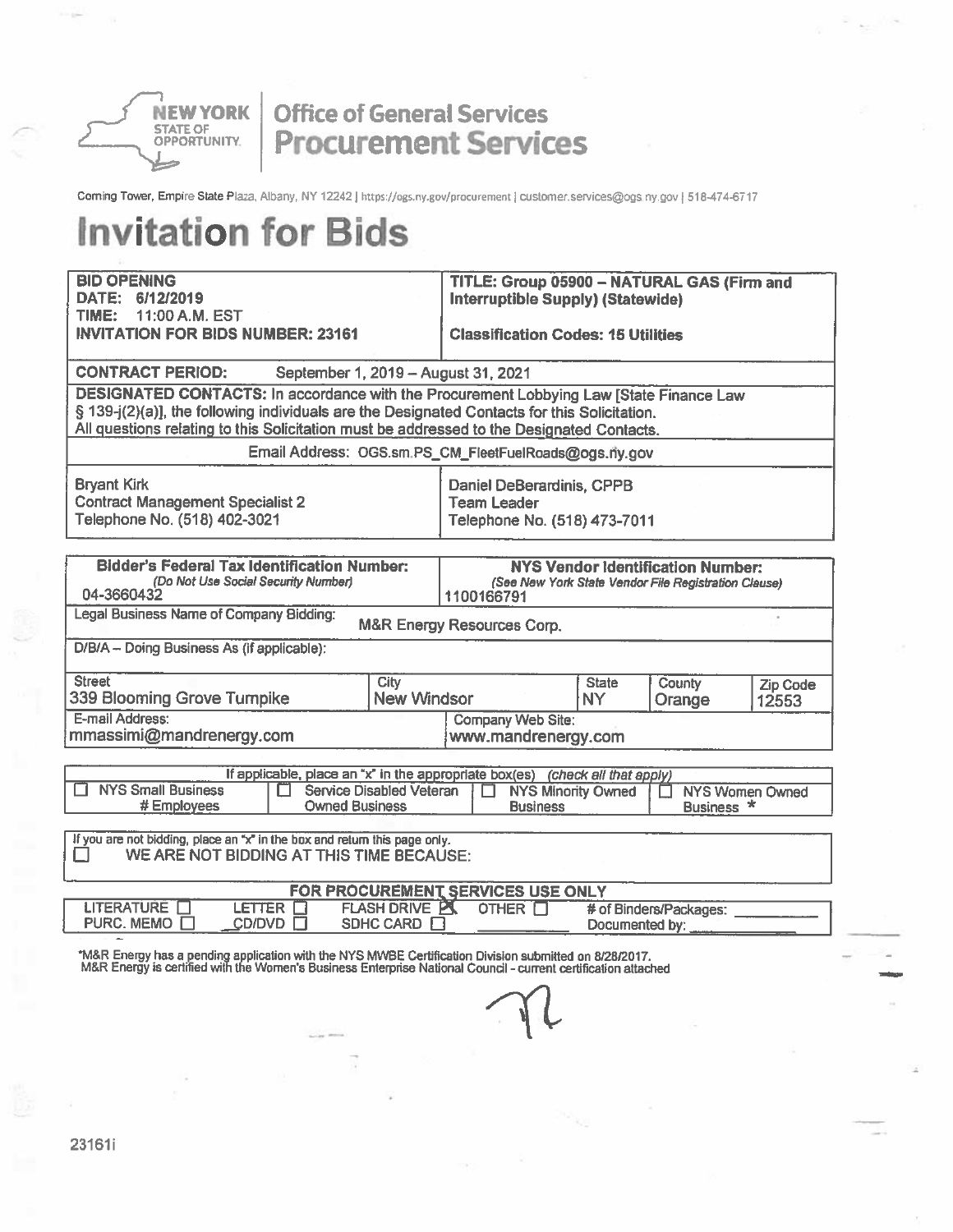

Corning Tower, Empire State Plaza, Albany, NY 12242 | https://ogs.ny.gov/procurement | customer.services@ogs.ny.gov | 518-474-6717

| <b>BID OPENING</b><br>DATE: 6/12/2019<br>TIME:<br>11:00 A.M. EST<br><b>INVITATION FOR BIDS NUMBER: 23161</b>                                                                                                                                                                         | TITLE: Group 05900 - NATURAL GAS (Firm and<br>Interruptible Supply) (Statewide)<br><b>Classification Codes: 15 Utilities</b> |                    |                                                                                                  |                         |  |
|--------------------------------------------------------------------------------------------------------------------------------------------------------------------------------------------------------------------------------------------------------------------------------------|------------------------------------------------------------------------------------------------------------------------------|--------------------|--------------------------------------------------------------------------------------------------|-------------------------|--|
| <b>CONTRACT PERIOD:</b><br>September 1, 2019 - August 31, 2021                                                                                                                                                                                                                       |                                                                                                                              |                    |                                                                                                  |                         |  |
| DESIGNATED CONTACTS: In accordance with the Procurement Lobbying Law [State Finance Law<br>§ 139-j(2)(a)], the following individuals are the Designated Contacts for this Solicitation.<br>All questions relating to this Solicitation must be addressed to the Designated Contacts. |                                                                                                                              |                    |                                                                                                  |                         |  |
| Email Address: OGS.sm.PS_CM_FleetFuelRoads@ogs.ny.gov                                                                                                                                                                                                                                |                                                                                                                              |                    |                                                                                                  |                         |  |
| <b>Bryant Kirk</b><br><b>Contract Management Specialist 2</b><br>Telephone No. (518) 402-3021                                                                                                                                                                                        | Daniel DeBerardinis, CPPB<br><b>Team Leader</b><br>Telephone No. (518) 473-7011                                              |                    |                                                                                                  |                         |  |
| <b>Bidder's Federal Tax Identification Number:</b><br>(Do Not Use Social Security Number)<br>$16 - 1408956$                                                                                                                                                                          |                                                                                                                              |                    | <b>NYS Vendor Identification Number:</b><br>(See New York State Vendor File Registration Clause) |                         |  |
| Legal Business Name of Company Bidding:                                                                                                                                                                                                                                              |                                                                                                                              | <u>/0000/5905</u>  |                                                                                                  |                         |  |
| D/B/A - Doing Business As (if applicable):                                                                                                                                                                                                                                           | National Fuel Resources, Inc                                                                                                 |                    |                                                                                                  |                         |  |
| <b>Street</b><br>City<br>Williamsville<br>165 Lawrence Bell Dr., Suite 120<br>E-mail Address:<br>:<br>Gdispenza enfeinc.com                                                                                                                                                          | Company Web Site:                                                                                                            | <b>State</b><br>NY | County<br>$E_{\rm h}$                                                                            | <b>Zip Code</b><br>1422 |  |
|                                                                                                                                                                                                                                                                                      | Www.ofricacom                                                                                                                |                    |                                                                                                  |                         |  |
| If applicable, place an "x" in the appropriate box(es) (check all that apply)<br><b>NYS Small Business</b><br>IJ<br>Service Disabled Veteran<br># Employees<br><b>Owned Business</b>                                                                                                 | <b>NYS Minority Owned</b><br><b>Business</b>                                                                                 |                    | H<br><b>Business</b>                                                                             | <b>NYS Women Owned</b>  |  |
| If you are not bidding, place an "x" in the box and return this page only.<br>l 1<br>WE ARE NOT BIDDING AT THIS TIME BECAUSE:                                                                                                                                                        |                                                                                                                              |                    |                                                                                                  |                         |  |
| FOR PROCUREMENT SERVICES USE ONLY<br><b>LITERATURE</b><br>LETTER <b>N</b><br><b>FLASH DRIVE ZI</b><br>PURC. MEMO E<br>CD/DVD<br>SDHC CARD <b>D</b>                                                                                                                                   | OTHER <b>In</b>                                                                                                              | Documented by:     | # of Binders/Packages:                                                                           |                         |  |
|                                                                                                                                                                                                                                                                                      |                                                                                                                              |                    |                                                                                                  |                         |  |
| $-11$                                                                                                                                                                                                                                                                                |                                                                                                                              |                    |                                                                                                  |                         |  |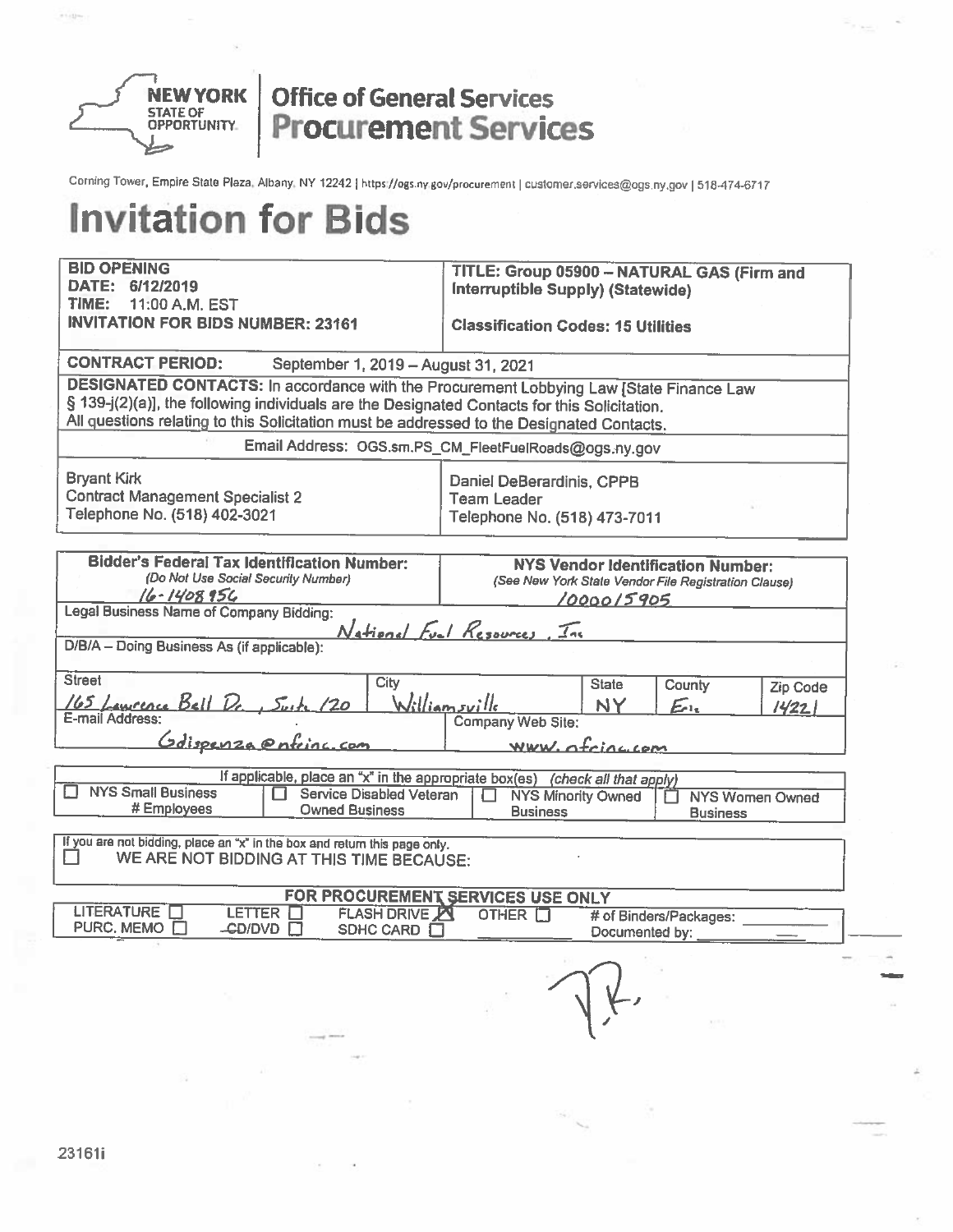

Corning Tower, Empire State Plaza, Albany, NY 12242 | https://ogs.ny.gov/procurement | customer.services@ogs.ny.gov | 518-474-6717

| <b>BID OPENING</b><br>DATE: 6/12/2019<br>TIME:<br>11:00 A.M. EST                                                                                                                                                                                                                     | TITLE: Group 05900 - NATURAL GAS (Firm and<br>Interruptible Supply) (Statewide)                   |  |  |  |  |
|--------------------------------------------------------------------------------------------------------------------------------------------------------------------------------------------------------------------------------------------------------------------------------------|---------------------------------------------------------------------------------------------------|--|--|--|--|
| <b>INVITATION FOR BIDS NUMBER: 23161</b>                                                                                                                                                                                                                                             | <b>Classification Codes: 15 Utilities</b>                                                         |  |  |  |  |
| <b>CONTRACT PERIOD:</b><br>September 1, 2019 - August 31, 2021                                                                                                                                                                                                                       |                                                                                                   |  |  |  |  |
| DESIGNATED CONTACTS: In accordance with the Procurement Lobbying Law [State Finance Law<br>§ 139-j(2)(a)], the following individuals are the Designated Contacts for this Solicitation.<br>All questions relating to this Solicitation must be addressed to the Designated Contacts. |                                                                                                   |  |  |  |  |
|                                                                                                                                                                                                                                                                                      | Email Address: OGS.sm.PS_CM_FleetFuelRoads@ogs.ny.gov                                             |  |  |  |  |
| <b>Bryant Kirk</b><br><b>Contract Management Specialist 2</b><br>Telephone No. (518) 402-3021                                                                                                                                                                                        | Daniel DeBerardinis, CPPB<br><b>Team Leader</b><br>Telephone No. (518) 473-7011                   |  |  |  |  |
| <b>Bidder's Federal Tax Identification Number:</b><br>(Do Not Use Social Security Number)                                                                                                                                                                                            | <b>NYS Vendor Identification Number:</b><br>(See New York State Vendor File Registration Clause)  |  |  |  |  |
| Legal Business Name of Company Bidding:<br>Energy<br>Slond<br>D/B/A - Doing Business As (if applicable)                                                                                                                                                                              |                                                                                                   |  |  |  |  |
| <b>Street</b><br>City_<br><u>1077 Celestial Street</u><br>E-mail Address:                                                                                                                                                                                                            | <b>State</b><br>County<br>Zip Code<br>$100.909 +$<br>OH<br>Hamilton<br>95205<br>Company Web Site: |  |  |  |  |
| LFREEMAN@STANDENERGY.COM                                                                                                                                                                                                                                                             | WWW. Storleslegy, com                                                                             |  |  |  |  |
|                                                                                                                                                                                                                                                                                      | If applicable, place an "x" in the appropriate box(es) (check all that apply)                     |  |  |  |  |
| <b>NYS Small Business</b><br>Service Disabled Veteran<br># Employees<br><b>Owned Business</b>                                                                                                                                                                                        | <b>NYS Minority Owned</b><br><b>NYS Women Owned</b><br>П<br><b>Business</b><br><b>Business</b>    |  |  |  |  |
| If you are not bidding, place an "x" in the box and return this page only.<br>WE ARE NOT BIDDING AT THIS TIME BECAUSE:                                                                                                                                                               |                                                                                                   |  |  |  |  |
|                                                                                                                                                                                                                                                                                      | FOR PROCUREMENT SERVICES USE ONLY                                                                 |  |  |  |  |
| LITERATURE <b>N</b><br>LETTER $\Pi$<br><b>FLASH DRIVE AT</b><br>PURC. MEMO □<br>CD/DVD ET<br>SDHC CARD E                                                                                                                                                                             | OTHER IT<br># of Binders/Packages:<br>Documented by:                                              |  |  |  |  |
|                                                                                                                                                                                                                                                                                      |                                                                                                   |  |  |  |  |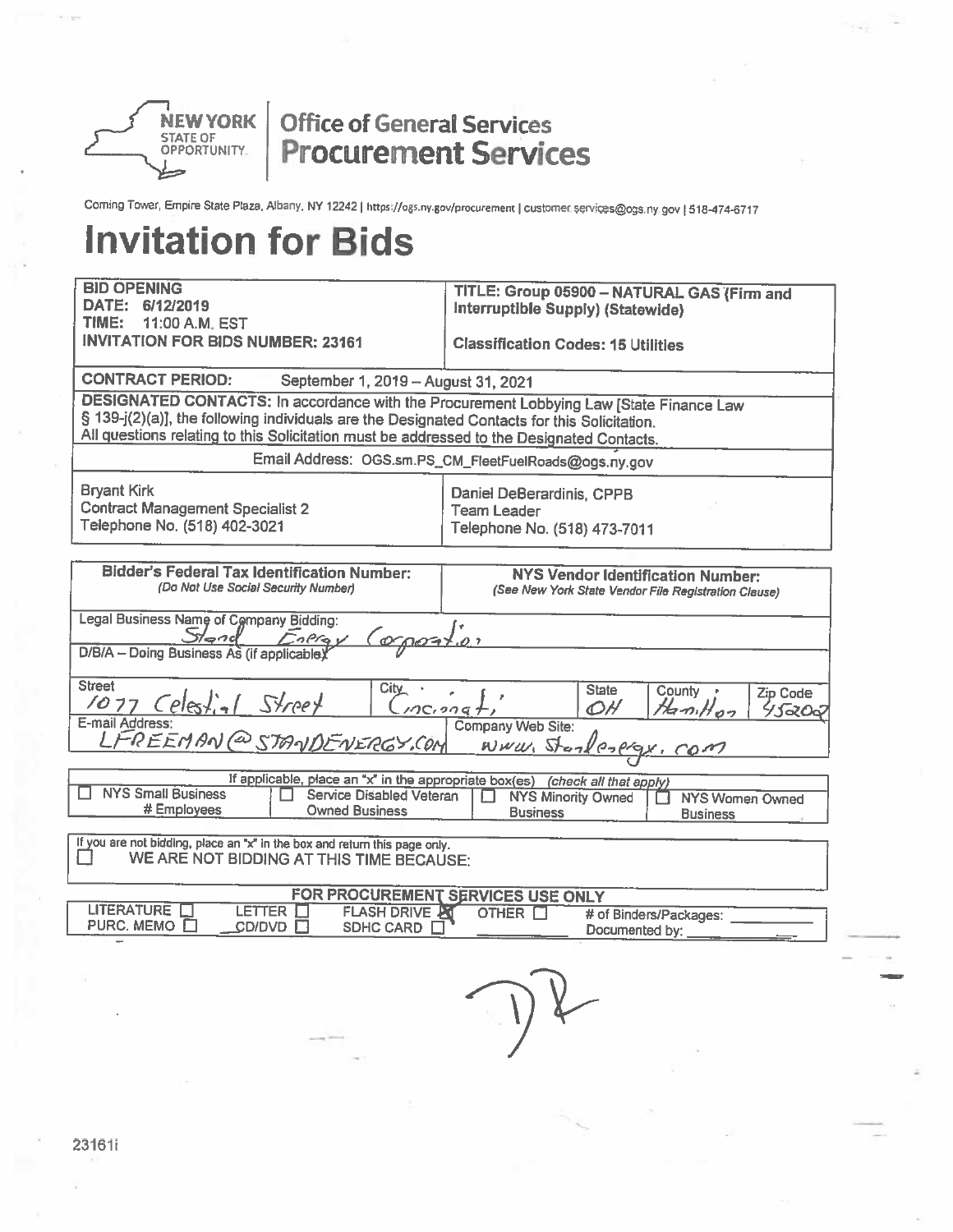#### **Group 05900 - Natural Gas (Firm & Interruptible Supply) (Statewide) BID OPENING 6/12/19 - BID RESULTS 23161**

#### **These results are unofficial. Bid tabulation is for informational purposes only. Contract award is still pending OGS' evaluation of the bids.**

| LOT<br>#     | <b>UTILITY</b><br><b>TERRITORY</b> | <b>TYPE OF SUPPLY</b>                          | Colonial<br>Energy Inc. | <b>Direct Energy</b><br><b>Business</b><br>Marketing,<br>$_{LLC}$ | <b>East Coast</b><br>Power & Gas<br><b>LLC</b> | <b>Empire</b><br><b>Natural Gas</b><br>Corporation | Energymark,<br><b>LLC</b> | <b>M&amp;R</b> Energy<br><b>Resources</b><br>Corp. | <b>National Fuel</b><br>Resources,<br>Inc. | Plymouth<br><b>Rock Energy</b> | <b>Stand Energy</b><br>Corporation |
|--------------|------------------------------------|------------------------------------------------|-------------------------|-------------------------------------------------------------------|------------------------------------------------|----------------------------------------------------|---------------------------|----------------------------------------------------|--------------------------------------------|--------------------------------|------------------------------------|
| 1            | Central Hudson                     | Fixed Price, Firm Supply                       |                         | \$4.8670                                                          | \$3.9680                                       |                                                    |                           | \$4.9010                                           |                                            |                                |                                    |
| $\mathbf{2}$ | Central Hudson                     | Indexed Price, Firm Supply                     |                         | \$2.3480                                                          | \$1.0660                                       |                                                    |                           |                                                    |                                            |                                |                                    |
| 3            | Central Hudson                     | Indexed Price, Firm Supply                     | \$2.7300                | \$1.8720                                                          |                                                |                                                    |                           |                                                    |                                            | \$1.1494                       |                                    |
| 4            | <b>Central Hudson</b>              | Indexed Price, Firm Supply                     | \$3.9600                | \$3.6300                                                          |                                                |                                                    |                           |                                                    |                                            |                                |                                    |
| 5            | ConEdison                          | Indexed Price, Interruptible Supply            | \$0.8700                | \$1.3200                                                          | \$1.4490                                       |                                                    |                           |                                                    |                                            | \$1.1117                       |                                    |
| 6            | ConEdison                          | Indexed Price, Interruptible Supply            | \$0.7200                | \$1.1030                                                          | \$1.2210                                       |                                                    |                           |                                                    |                                            | \$0.9294                       |                                    |
| 7            | ConEdison                          | Indexed Price, Firm Supply                     | \$2.7500                | \$1.7180                                                          | \$2.1710                                       |                                                    |                           |                                                    |                                            | \$1.7514                       |                                    |
| 8            | ConEdison                          | Indexed Price, Firm Supply                     | \$1.7500                | \$1.8520                                                          |                                                |                                                    |                           |                                                    |                                            | \$0.8447                       |                                    |
| 9            | ConEdison                          | Indexed Price, Firm Supply                     |                         | \$1.5520                                                          |                                                |                                                    |                           |                                                    |                                            | \$1.6207                       |                                    |
| 10           | ConEdison                          | Indexed Price, Firm Supply                     |                         | \$1.6450                                                          |                                                |                                                    |                           |                                                    |                                            | \$1.3336                       |                                    |
| 11           | <b>National Fuels</b>              | Fixed Price, Firm Supply                       |                         |                                                                   |                                                |                                                    | \$3.5000                  |                                                    | \$2.9322                                   |                                |                                    |
| 12           | <b>National Fuels</b>              | Indexed Price, Interruptible Supply            |                         |                                                                   |                                                |                                                    | \$0.1000                  |                                                    | \$0.1799                                   |                                |                                    |
| 13           | <b>National Fuels</b>              | Fixed Price, Firm Supply                       |                         |                                                                   |                                                |                                                    | \$3.5000                  |                                                    | \$3.5354                                   |                                |                                    |
| 14           | <b>National Fuels</b>              | Indexed Price, Firm Supply                     |                         | \$0.2780                                                          |                                                |                                                    | \$0.1000                  |                                                    | \$0.5000                                   |                                |                                    |
| 15           | <b>National Fuels</b>              | Indexed Price, Firm Supply                     |                         |                                                                   |                                                |                                                    | \$0.1070                  |                                                    | \$0.2190                                   | \$0.8736                       |                                    |
| 16           | <b>National Fuels</b>              | Indexed Price, Firm Supply                     |                         |                                                                   |                                                |                                                    |                           |                                                    | \$0.6442                                   |                                |                                    |
| 17           | <b>National Fuels</b>              | Fixed Price, Firm Supply                       |                         |                                                                   |                                                |                                                    | \$3.5000                  |                                                    | \$3.3520                                   |                                |                                    |
| 18           | National Grid East                 | Indexed Price, Interruptible Supply            |                         | \$0.5390                                                          | \$2.5330                                       |                                                    |                           |                                                    | \$0.5942                                   | \$5.7178                       |                                    |
| 19           | <b>National Grid East</b>          | Indexed Price, Firm Supply                     |                         | \$0.9980                                                          | \$0.2960                                       |                                                    |                           |                                                    |                                            | \$4.1539                       |                                    |
| 20A          | <b>National Grid East</b>          | Indexed Price, Firm Supply                     |                         | \$1.1040                                                          | \$0.3835                                       |                                                    |                           |                                                    |                                            | \$0.1189                       |                                    |
| 20B          | <b>National Grid East</b>          | Indexed Price, Interruptible Supply            |                         |                                                                   | \$2.0050                                       |                                                    |                           |                                                    |                                            | \$4.8264                       |                                    |
| 21           | <b>National Grid East</b>          | Indexed Price, Firm Supply                     |                         | \$0.2690                                                          |                                                | \$0.1870                                           |                           |                                                    | \$0.2971                                   | \$4.1747                       |                                    |
| 22           | <b>National Grid East</b>          | Indexed Price, Interruptible Supply            |                         |                                                                   | \$2.3340                                       |                                                    |                           |                                                    |                                            | \$4.7693                       |                                    |
| 23A          | National Grid East                 | Indexed Price, Firm Supply                     |                         | \$0.7430                                                          | \$0.2800                                       |                                                    |                           |                                                    |                                            | $(\$0.0251)$                   |                                    |
| 23B          | National Grid East                 | Indexed Price, Interruptible Supply            | (\$0.2200)              |                                                                   | \$1.4080                                       |                                                    |                           |                                                    |                                            | \$3.2980                       |                                    |
| 24           | <b>National Grid East</b>          | Indexed Price, Firm Supply                     |                         | \$0.6100                                                          | \$0.5323                                       | \$0.6170                                           |                           |                                                    | \$0.6225                                   | \$0.3552                       |                                    |
| 25           | <b>National Grid East</b>          | Indexed Price, Firm Supply                     |                         | \$1.3890                                                          | \$0.5086                                       | \$0.6500                                           |                           |                                                    | \$0.7443                                   | \$0.3219                       |                                    |
| 26           | <b>National Grid East</b>          | Fixed Price, Firm Supply                       |                         |                                                                   | \$3.1460                                       | \$3.4860                                           |                           |                                                    | \$3.5377                                   | \$3.0804                       |                                    |
| 27           | National Grid East                 | Indexed Price, Firm Supply                     |                         |                                                                   |                                                | \$0.6200                                           |                           |                                                    | \$0.7019                                   | \$0.3054                       |                                    |
| 28           | <b>National Grid East</b>          | Fixed Price, Firm Supply                       |                         |                                                                   |                                                | \$3.6760                                           |                           |                                                    | \$3.2361                                   | \$3.1081                       |                                    |
| 29           | <b>National Grid East</b>          | Fixed Price, Firm Supply                       |                         | \$3.5000                                                          | \$3.3030                                       | \$3.3310                                           |                           |                                                    | \$3.4592                                   | \$3.0740                       |                                    |
| 30           | National Grid LI                   | Indexed Price, Firm Supply                     |                         | \$1.7550                                                          |                                                |                                                    |                           |                                                    |                                            | \$0.7906                       |                                    |
| 31           | National Grid LI                   | Fixed Price, Firm Supply                       |                         | \$3.9300                                                          |                                                |                                                    |                           |                                                    |                                            | \$4.5092                       |                                    |
| 32           | National Grid LI                   | Indexed Price, Firm Supply                     |                         | \$1.3990                                                          | \$1.9710                                       |                                                    |                           |                                                    |                                            | \$1.6219                       |                                    |
| 33           |                                    | National Grid Metro Indexed Price, Firm Supply |                         | \$1.2620                                                          |                                                |                                                    |                           |                                                    |                                            | \$0.8440                       |                                    |
| 34           | National Grid West                 | Indexed Price, Firm Supply                     |                         |                                                                   | \$0.4609                                       | \$0.1640                                           |                           |                                                    | \$0.4172                                   | \$0.0936                       |                                    |
| 35           | National Grid West                 | Fixed Price, Firm Supply                       |                         |                                                                   |                                                |                                                    |                           |                                                    | \$3.0060                                   | \$2.5698                       |                                    |
| 36           | National Grid West                 | Fixed Price, Firm Supply                       |                         | \$3.6770                                                          | \$3.2830                                       | \$2.9780                                           |                           |                                                    | \$3.2732                                   | \$3.0296                       |                                    |
| 37           | National Grid West                 | Fixed Price, Firm Supply                       |                         |                                                                   |                                                | \$3.2600                                           |                           |                                                    | \$3.3276                                   | \$3.0066                       |                                    |
| 38           | National Grid West                 | Indexed Price, Firm Supply                     |                         |                                                                   |                                                | \$0.5730                                           |                           |                                                    | \$0.7561                                   | \$0.3480                       |                                    |
| 39           | National Grid West                 | Fixed Price, Firm Supply                       |                         |                                                                   |                                                | \$3.0800                                           |                           |                                                    | \$3.2504                                   | \$2.9854                       |                                    |
| 40           | National Grid West                 | Indexed Price, Firm Supply                     |                         |                                                                   |                                                | \$0.4620                                           |                           |                                                    | \$0.6350                                   | \$0.3468                       |                                    |
| 41           | National Grid West                 | Indexed Price, Firm Supply                     |                         | \$0.1060                                                          | \$0.4366                                       | \$0.2890                                           |                           |                                                    | \$0.2625                                   | \$0.1536                       |                                    |
| 42           | <b>NYSEG</b>                       | Fixed Price, Firm Supply                       |                         |                                                                   |                                                | \$3.3660                                           | \$3.5800                  |                                                    | \$3.4785                                   |                                |                                    |